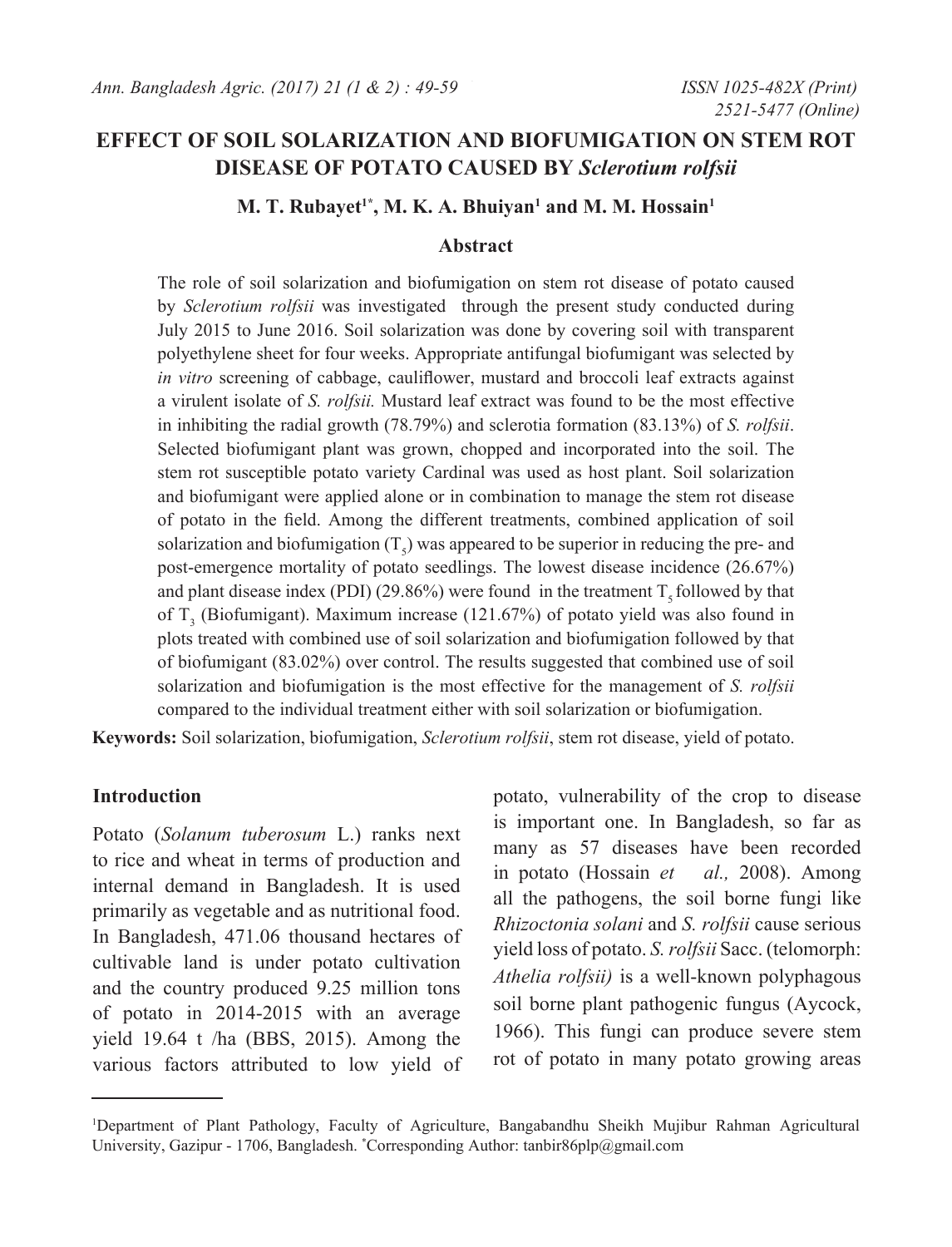in Bangladesh, where it is known to cause up to 60 percent reduction in tuber yield (Haque and Khan, 1977). The fungus infects potato plants at the collar region. Grayish brown, slightly sunken spots having 20-30 mm in diameter appear on the stem. Most of the cases first symptom associated with *S. rolfsii* are usually yellowing and wilting of leaves following stem rot infection (Mullen, 2001). This sclerotia forming pathogen is difficult to control through cultural practices or traditional chemical treatment. Chemical compounds have been used as seed treating fungicide and sometimes effective to control soil borne pathogens but their non-judicious application has favored the development of pathogens resistance to fungicides and polluted the environment, simultaneously imbalance the ecology. Soil solarization by solar heat and biofumigation by *Brassica* spp. are considered effective and environmentally safe methods for the control of soil-borne pests, including phytopathogens and weeds (Smolinska *et al.*, 2003; Kapoor, 2013). Solarization elevates soil temperature to a level that is detrimental to soil borne pests and pathogens. The microbial processes induced by solarization may also contribute to disease control (Katan, 1981). Soil solarization helps improve soil structure and increase the availability of nitrogen (N) and other essential plant nutrients (Elmore *et al.*, 1997). Biofumigation by *Brassica* spp. is an alternate method for plant disease suppression. In *Brassica* spp. contain different kinds of natural biocidal compounds, such as glucosinolate (Matthiessen and Shackleton, 2005). After decomposing of *Brassica* tissues, the volatile biocidal compounds (mainly isothiocyanates) can be released which help suppress soil

borne pathogens, such as fungi, bacteria, and nematodes (Smolinska *et al.*, 2003). Larkin and Griffin (2007) observed that *Brassica* spp. and barley reduced 20-56% inoculum levels of *R. solani* in greenhouse tests. On the contrary, radish, rapeseed and also Indian mustard reduced 40-83% potato seedling disease in control environmental condition. Therefore, the present study was undertaken to assess the effect of biofumigation with *Brassica* spp. against *S. rolfsii* under *in vitro* condition, to observe the soil solarization effect alone or in combination with biofumigant in controlling *S. rolfsii* and also to observe the significance in the improvement of plant growth and yield of potato.

## **Materials and Methods**

# **Collection, isolation and preservation of**  *Sclerotium rolfsii*

*Sclerotium rolfsii* was isolated from the rhizosphere and rhizoplane of potato (*Solanum tuberosum*), tomato (*Solanum lycopersicon*), chilli (*Capsicum frutesence*), carrot (*Daucus carrota*), and brinjal (*Solanum melongena*). The specimens which had typical symptoms of stem rot were selected from infected fields. The fungal isolates were isolated following standard method (Mian, 1995). The fungal colonies were grown on PDA and identified by following standard key (Barnet and Hunter, 1972). The pure culture of *S. rolfsii*  was preserved by using PDA slants at 10°C in refrigerator as stock culture for further use.

**Preparation of inoculum of test pathogen**  Inoculum of the *S*. *rolfsii* was prepared with autoclaved moist wheat grains in 500 ml Erlenmeyer flask separately. Before using, wheat grains were soaked in water for 12 h.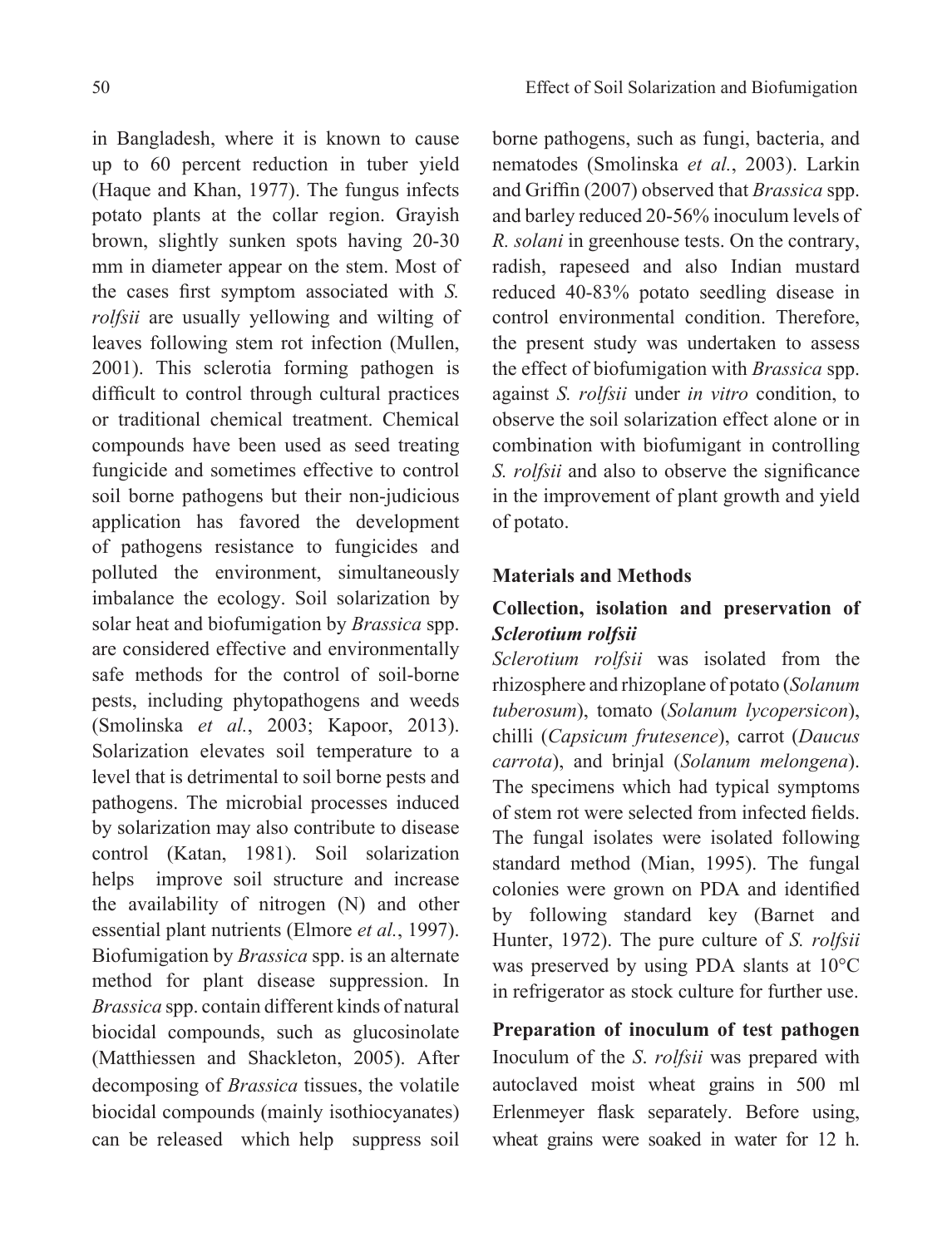After soaking excess water was drained out, water soaked grains were poured into 500 ml Erlenmeyer flask separately. Mycelial discs of 5 mm diameter were cut from the edge of three days old PDA cultures in petri dishes. Five to seven mycelial discs were added to autoclaved wheat grains in the different flasks and incubated at 25*°* C for 21 days. Flasks were shaken by hand at 2-3 days interval for proper colonization. The colonized wheat grains were air dried for two days and stored at 4*°* C for further study.

#### **Pathogenicity test**

The pathogenicity of *S. rolfsii* isolates were done by soil infestation method in pot culture under the shade condition. Each earthen pot was filled with 1.0 kg sterilized soil. Inoculum of *S. rolfsii* were thoroughly mixed with sterilized soil at the rate of 20 g/kg soil. A control was maintained where no inoculum was added in sterilized soil. Three pieces of potato seed tuber were transplanted in each pot. Disease development was observed regularly and were recorded at 15 to 30 days after transplanting to pre- and post-emergence seedling mortality. The causal agents of pre-emergence seedling mortality were confirmed after re-isolation of the pathogen from un-germinated tubers.

# *In vitro* **screening of** *Brassica* **spp. against**  *S. rolfsii*

An experiment was conducted to evaluate the effect of leaf extract of *Brassica* spp. against *S. rolfsii* in culture media. Fresh parts of the test plants namely- cabbage (*Brassica oleracea* var. *capitata*), cauliflower (*Brassica oleracea* var. *botrytis*), mustard (*Brassica nigra*), and broccoli (*Brassica oleracea* var. *italica*) were collected and washed thoroughly in clean water. Hundred grams of each washed samples were grinded in mortar and pestle by

adding equal amount (100 ml) of sterilized distilled water (1:1 W/V) and boiled at 80*°* C for 10 min in a hot water bath. The grinded material was filtered through muslin cloth followed by filtering through sterilized what man No. 1 filter paper and treated as standard plant extract (100%). Each of the mixtures was diluted to 10, 20, 30, and 40% concentrations by adding proper volumes of sterilized water. The inhibitory effect of all the plant extracts against the mycelial growth and sclerotial formation of *S. rolfsii* were tested at 10, 20, 30, and 40% concentrations under *in-vitro* conditions by using food poison technique (Nene and Thapliyal, 1979). PDA medium was separately amended with required amount of plant extract after sterilization when it cooled (40*°* C) under aseptic condition. Control treatment was maintained by pouring PDA medium without plant extract. Mycelial disc of 5 mm diameter from three days old culture of *S. rolfsii* was cut with sterilized cork-borer and placed in the center of plant extract amended PDA petri-dishes separately. The petri-dish having PDA alone (control) were inoculated in the same manner. All plates was incubated in the dark for 25°C until the mycelium of *S. rolfsii* covered the whole plate in control treatment. The radial growth and number of sclerotia of per plate were assessed**.** The percent inhibition of the radial growth and sclerotia formation was calculated as described by Sundar *et al.* (1995).

% Inhibition of mycelial growth=
$$
\frac{(X-Y)}{X} \times 100
$$

Where,  $X = Mycelial$  growth of pathogen in absence of leaf extract

Y =Mycelial growth of pathogen in presence of leaf extract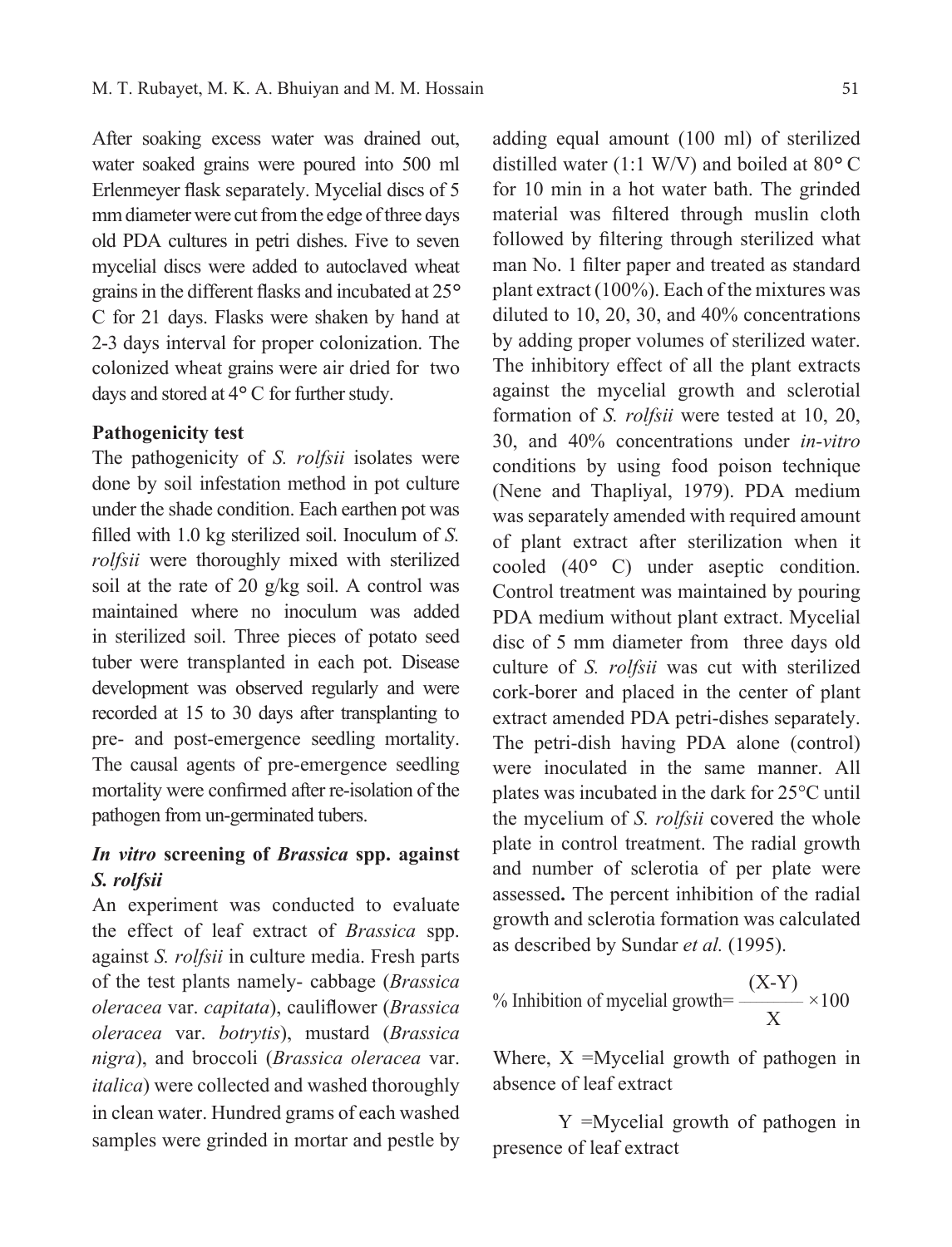% Inhibition of sclerotia formation= $\frac{(X-Y)}{2} \times 100$ X

Where,  $X =$  Selerotial formation of pathogen in absence of leaf extract

 $Y =$  Selerotial formation of pathogen in presence of leaf extract

## **Treatments and application methods**

 $T_1$  = Uninoculated field (Control-1). No inoculation of pathogen in the field where tubers were transplanted.

T<sub>2</sub> = *S. rolfsii* inoculated field (Control-2). Soil was inoculated with wheat grain inoculum of *S. rolfsii* @ 90 g/m2 three weeks before tubers transplantation.

 $T<sub>3</sub> = S.$  *rolfsii* inoculated field + Biofumigant. Soil was inoculated with wheat grain inoculum of *S. rolfsii* @ 90 g/m2 and simultaneously mustard seeds were sown. After four weeks when the mustard plant was about 4 inches height, it was chopped and incorporated into the soil. Then, the treated plot was kept at least four weeks for proper decomposition and biofumigation.

 $T<sub>4</sub> = S.$  *rolfsii* inoculated field + Solarized soil. Soil was inoculated with wheat grain inoculum of *S. rolfsii* @ 90 g/m<sup>2</sup> and then, it was kept three weeks without disturbing of the soils for proper growth and development of test pathogen. Before four weeks of tubers transplantation, the treated plot was covered with 100 µm thickness transparent polyethylene sheet for increasing soil temperature.

 $T<sub>5</sub> = S.$  *rolfsii* inoculated field + Biofumigant + Solarized soil. Soil was inoculated with wheat grain inoculum of *S. rolfsii* @ 90 g/m<sup>2</sup> and simultaneously mustard seeds were sown. After four weeks, when the mustard plant was about 4 inches height, it was chopped and incorporated into the soil for proper decomposition and biofumigation. At the same time, the treated plot was covered with 100 µm thickness transparent polyethylene sheet at least far four weeks for increasing soil temperature.

#### **Cultivation of potato in the field**

Land was prepared by using a tractor driven disc plough, rotavator and harrow. The experiment was laid out in the Randomized Complete Block Design (RCBD) with three replications. The unit plot size was  $3 \text{ m} \times 2$ m where row to row distance was 40 cm and plant to plant distance 25 cm. Standard dose of organic and chemical fertilizer was applied (Chowdhury and Hassan, 2013). Then, potato tuber variety Cardinal was transplanted in the field on 5 December 2015. Tubers were transplanted in rows uniformly at a depth of 2.5 centimeter. Weeding, mulching, ,and irrigation were done in the experimental field whenever necessary.

#### **Data recording**

Data on germination, number of healthy plants and infected plants were recorded during the growing period. Fifteen plants in each plot were randomly selected and uprooted carefully, washed with water, checked individually and disease severity was rated on 0-4 scale (0=No symptoms, 1=1-25%, 2=26-50%, 3=51-75%, and 4=76-100% of potato stolon and tuber covered with lesions). The disease incidence and disease severity were assessed by the following formula (Rahman *et al.*, 2013):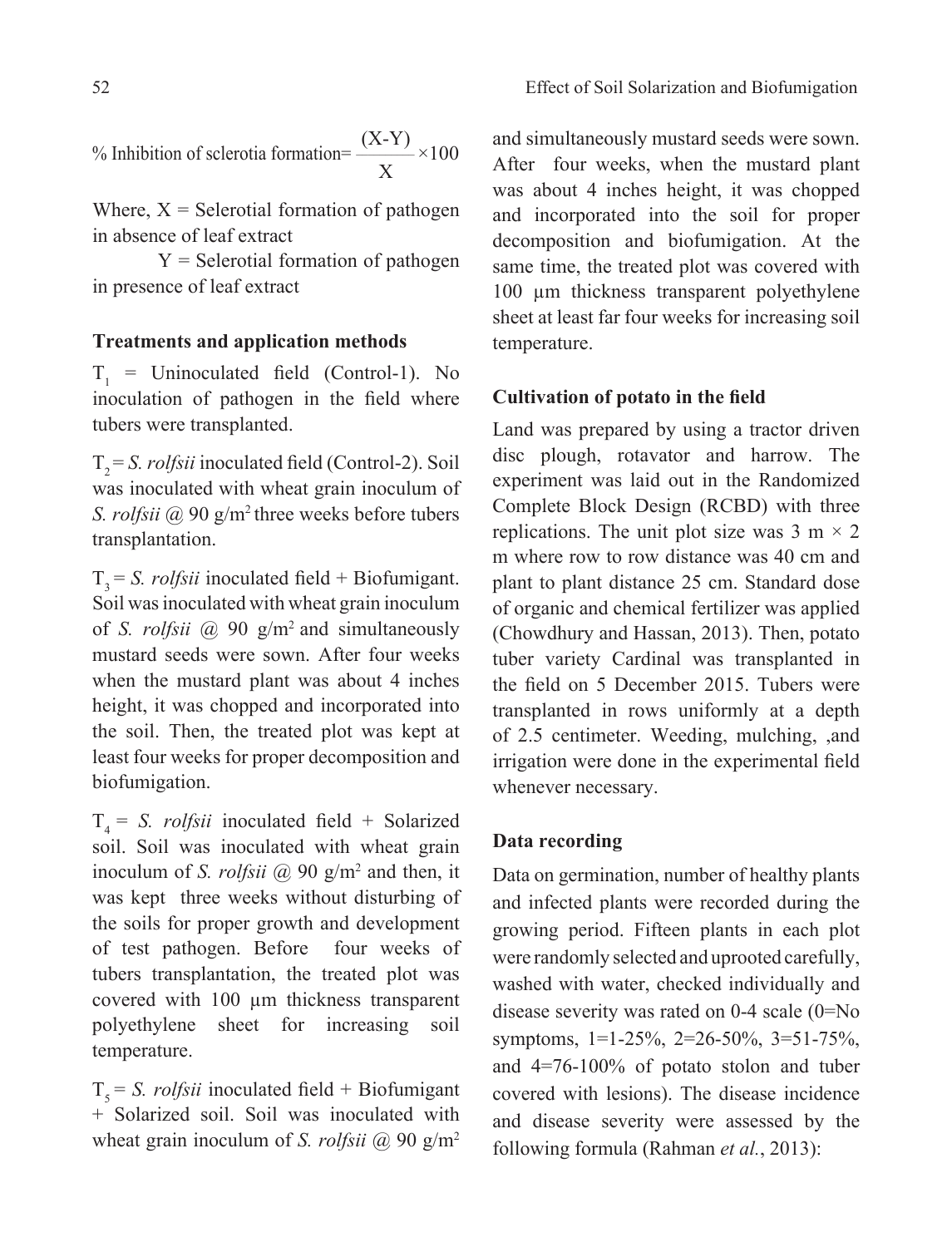After harvested, tuber weight in each plot was recorded and tuber yield per hectare was calculated by following formula (Razaq *et al.*, 2015).

#### **Statistical analysis**

Data were analyzed statistically by using the MSTAT-C and Statistix 10 computer program. The treatment means were compared following Duncan's Multiple Range Test (DMRT) and data were transformed into square root whenever it was necessary (Gomez and Gomez, 1984).

## **Results and Discussion**

## **Isolation of** *S. rolfsii*

Eight isolates of *S. rolfsii* named as PS 1 to PS 8 were isolated from potato, tomato, chilli, carrot, and brinjal.

#### **Pathogenicity test of the isolates of** *S. rolfsii*

Individually, eight isolates of *S. rolfsii* were tested in pot experiment to select the most virulent isolates causing seedlings mortality of potato. The results of the pathogenicity

test of *S. rolfsii* against potato seedlings are presented in the Table 1. All the tested isolates of *S. rolfsii* were found pathogenic on potato seedlings causing 8.33 to 100% seedling mortality. The highest seedling mortality (100%) was observed with the isolate PS 4 followed by the isolate PS 7 (91.67%), PS 5 (83.33%), and PS 3 (75.00%). Significantly, the lowest total seedling mortality (8.33%) was observed with the isolate PS 2. The isolate PS 4 was selected for further experiment.

# *In vitro* **effect of mustard, cabbage, cauliflower and broccoli leaf extract on radial growth and sclerotia formation of** *S. rolfsii*

The effect of leaf extract of mustard, cabbage, cauliflower, and broccoli in reducing the radial growth and sclerotia formation of *S. rolfsii* are presented in the Table 2. Significantly, the highest (78.89%) inhibition of mycelial growth of *S. rolfsii* was observed at 40% concentration of mustard leaf extract followed by 30% concentration (60.74%). On the contrary, cabbage, cauliflower, and

|                               | Mortality $(\%)$ |                |               |  |
|-------------------------------|------------------|----------------|---------------|--|
| Isolates of <i>S. rolfsii</i> | Pre-emergence    | Post-emergence | Total $(\% )$ |  |
| PS 1                          | 50.00            | 16.67          | $66.67$ b-d*  |  |
| PS <sub>2</sub>               | 8.33             | 0.00           | 8.33 e        |  |
| PS <sub>3</sub>               | 41.67            | 33.33          | $75.00 a-c$   |  |
| PS <sub>4</sub>               | 75.00            | 25.00          | 100.00 a      |  |
| <b>PS 5</b>                   | 50.00            | 33.33          | 83.33 ab      |  |
| PS 6                          | 33.33            | 16.67          | 50.00 cd      |  |
| PS <sub>7</sub>               | 83.33            | 8.33           | 91.67 ab      |  |
| PS 8                          | 16.67            | 25.00          | 41.67 d       |  |

**Table 1. Pathogenicity test of** *S. rolfsii* **against potato seedlings**

\*Means within same column followed by common letter(s) are not significantly different (*P=0.05*)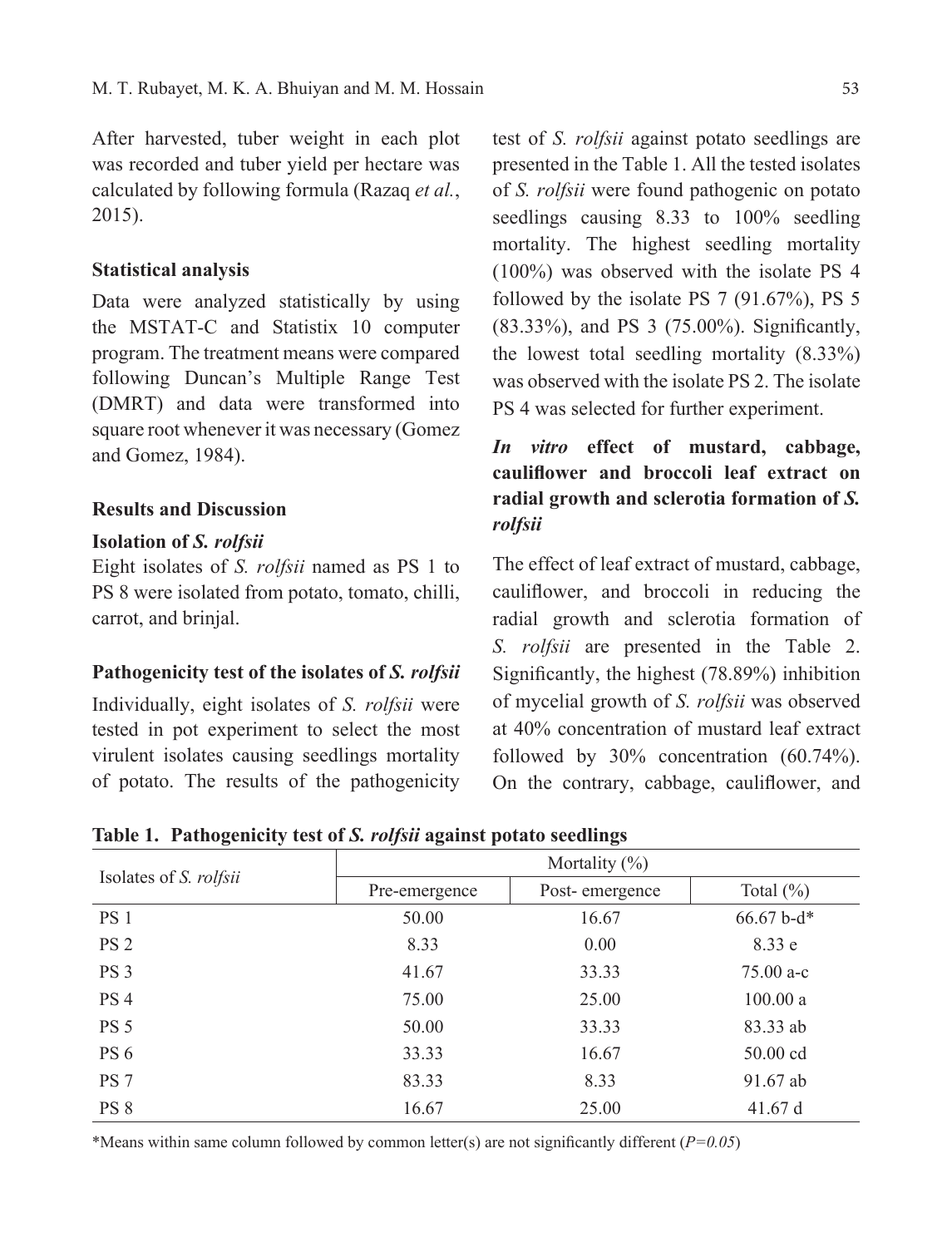|               | Conc. % | % inhibition     |                     |  |
|---------------|---------|------------------|---------------------|--|
| Brassica spp. |         | Radial growth    | Sclerotia formation |  |
| Mustard       | 10      | 33.33 ef*        | 41.60 i             |  |
|               | 20      | 44.07 d          | $50.61$ g           |  |
|               | 30      | 60.74 b          | 63.11 c             |  |
|               | 40      | 78.89 a          | 83.13 a             |  |
| Cabbage       | 10      | 21.11h           | 25.751              |  |
|               | 20      | 30.00 fg         | 36.48j              |  |
|               | 30      | 37.78 e          | 43.37h              |  |
|               | 40      | 49.63 c          | 60.18 d             |  |
| Cauliflower   | 10      | 19.63 h          | 22.47 m             |  |
|               | 20      | $27.41\text{ g}$ | 34.90 k             |  |
|               | 30      | 38.15 e          | 44.19h              |  |
|               | 40      | 53.33 c          | 58.54 e             |  |
| Broccoli      | 10      | 18.52 h          | 25.201              |  |
|               | 20      | 29.26 fg         | 37.09j              |  |
|               | 30      | 48.52 cd         | 52.53 f             |  |
|               | 40      | 63.70 b          | 69.06 b             |  |
| Control       |         | 90.00 mm         | 488                 |  |

**Table 2. Effect of** *Brassica* **spp. leaf extract on inhibition of radial growth and sclerotia formation of** *S. rolfsii in vitro*

\*Means within same column followed by common letter(s) are not significantly different (*P=0.05*)

broccoli leaf extract inhibited the mycelial growth by 49.63, 53.33, and 63.70%, respectively, at 40% concentration. The lowest inhibition of *S. rolfsii* was recorded 18.52% at 10% conc. of broccoli leaf extract. In case of sclerotial formation of *S. rolfsii*, significantly the highest (83.13%) inhibition was achieved at 40% mustard leaf extract followed by broccoli leaf extract (69.06%) at same concentration. Results indicated that mustard leaf extract was significantly superior to all others leaf extract in reducing the radial colony growth and sclerotial formation. Thus mustard was selected as biofumigant producer in the field experiment for management of *S. rolfsii*.

## **Effect of biofumigant and solarized soil for the management of** *S. rolfsii*

#### **Effect on pre- and post-emergence mortality**

Significantly, the highest total seedling mortality of 41.67% was recorded in control-2 treatment  $(T_2)$  where potato tuber were transplant in the *S. rolfsii* inoculated soil without any other amendment. The non-inoculated field accounted the second highest seedling mortality, treatment  $T_1$ (control-1) tubers were transplanted in uninoculated field. On the contrary, significantly lower total seedling mortality was observed at treatment  $T_5$  (10.83%) followed by  $T_3$  $(15.00\%)$  and  $T_4$   $(18.33\%)$ , respectively. Among the different treatments including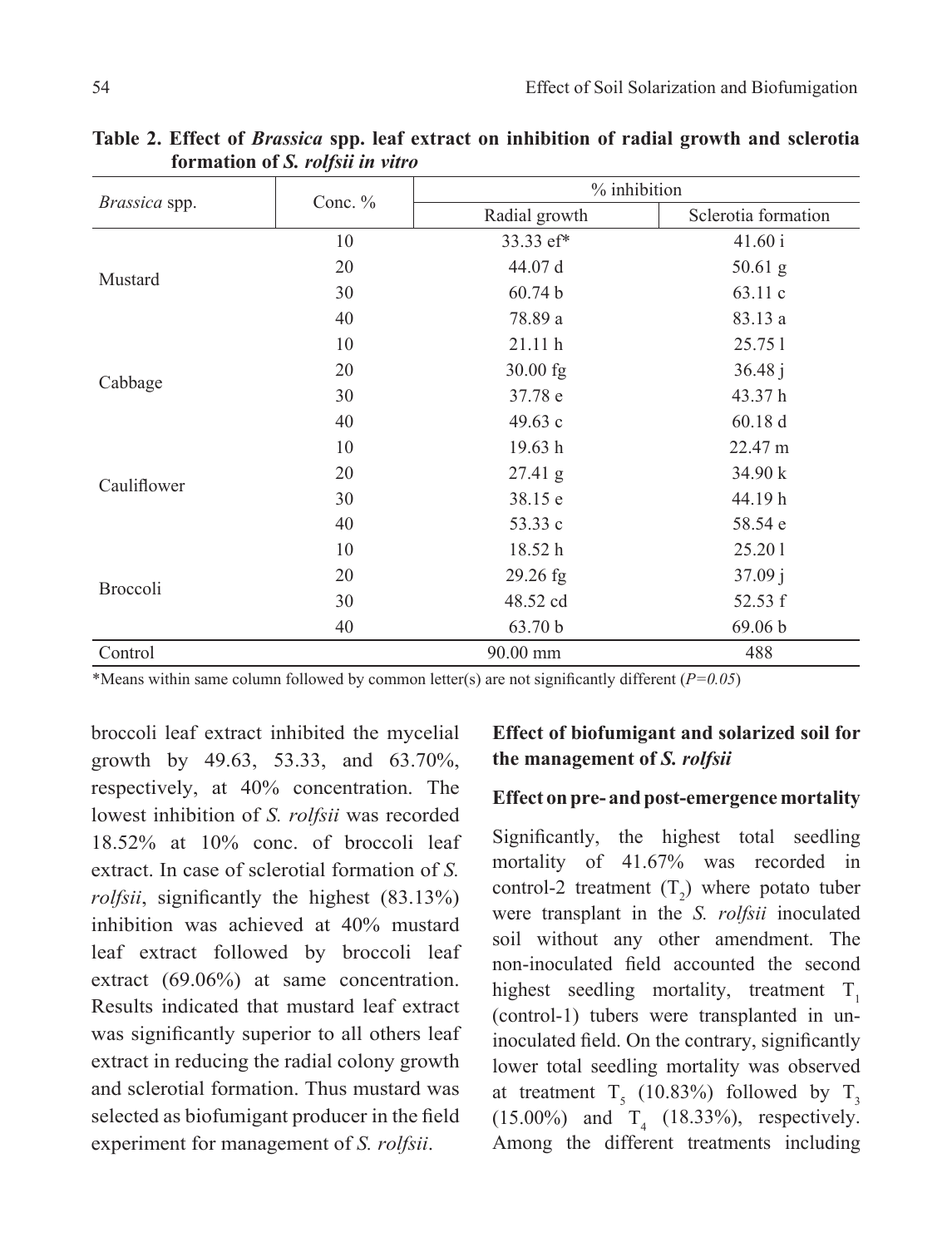biofumigation and soil solarization either individual or in combination, treatment  $T<sub>s</sub>$  appeared to be superior in reducing the pre- and post-emergence mortality of potato caused by *S. rolfsii* (Table 3). The results of the current study suggest the superiority of combined approach of soil solarization and biofumigation for management of *S. rolfsii*  over individual treatment by biofumigant or soil solarization. Control of seedling mortality and other seedling diseases of different crops was achieved through the integration of antagonist with diverse organic amendments by different investigators (Urbasch, 1984; Stapleton and De Vay, 1986; Begum and Bhuiyan, 2006; Adandonon *et al.*, 2006; Rahman *et al.*, 2012; Bhuiyan and Sen, 2013) by findings of the present study are in confirmatory with these results.

## **Effect of biofumigant and solarized soil on disease incidence and severity**

Disease incidence and severity of stem rot disease of potato was significantly influenced by single component or combined application of biofumigant and solarized soil (Table 4). The lowest disease incidence (26.67%) and severity (29.86 %) of stem rot were found

in  $T<sub>5</sub>$  where solarized soil and biofumigant were used in integration. On the contrary, significantly the highest disease incidence  $(55.56\%)$  and severity  $(78.24\%)$  of stem rot were observed in the  $T_2$  (control-2) treatment where potato was transplanted in the *S. rolfsii*  inoculated soil without any other amendment. Results indicated that soil solarization and biofumigant alone or in combination were effective in reducing stem rot disease incidence and severity of potato. The results agreed with the finding of Subbarao and Hubbard (1996), Rahman *et al.* (2013), Chandel & Sharma (2014). They reported the effectivity of soil solarization and biofumigation in reducing population density of sclerotia forming fungi and their diseases in different crops.

## **Effect of biofumigant and solarized soil on yield of potato**

Significantly, the highest yield (15.14 t/ha) was recorded in the plot where soil solarized by polythene mulch and biofumigation by *Brassica nigra* (mustard) were applied  $(T_5)$  in the field (*S. rolfsii* inoculated field + Biofumigant + Solarized soil) followed by T3 (*S. rolfsii* inoculated field + Biofumigant) and  $T<sub>4</sub>$  (*S. rolfsii* inoculated field + Solarized

**Table 3. Effect of soil solarization and biofumigation on potato seedling mortality caused by** *S. rolfsii* **in the field**

|                                                                               | Mortality %   |                |           |
|-------------------------------------------------------------------------------|---------------|----------------|-----------|
| Treatments                                                                    | Pre-emergence | Post-emergence | Total     |
| $T1$ =Uninoculated field (control-1)                                          | 13.33         | 10.00          | 23.33 b   |
| $T_{2} = S$ . <i>rolfsii</i> inoculated field (control-2)                     | 25.00         | 16.67          | 41.67a    |
| $T_3$ =S. <i>rolfsii</i> inoculated field + Biofumigant                       | 11.67         | 3.33           | 15.00 cd* |
| $T_a = S$ . <i>rolfsii</i> inoculated field + Solarized soil                  | 11.67         | 6.67           | 18.33 bc  |
| $T_s = S$ . <i>rolfsii</i> inoculated field + Biofumigant +<br>Solarized soil | 833           | 2.50           | 10.83 d   |
| <b>CV</b>                                                                     |               |                | 15.22     |

\*Means within same column followed by common letter(s) are not significantly different (*P=0.05*)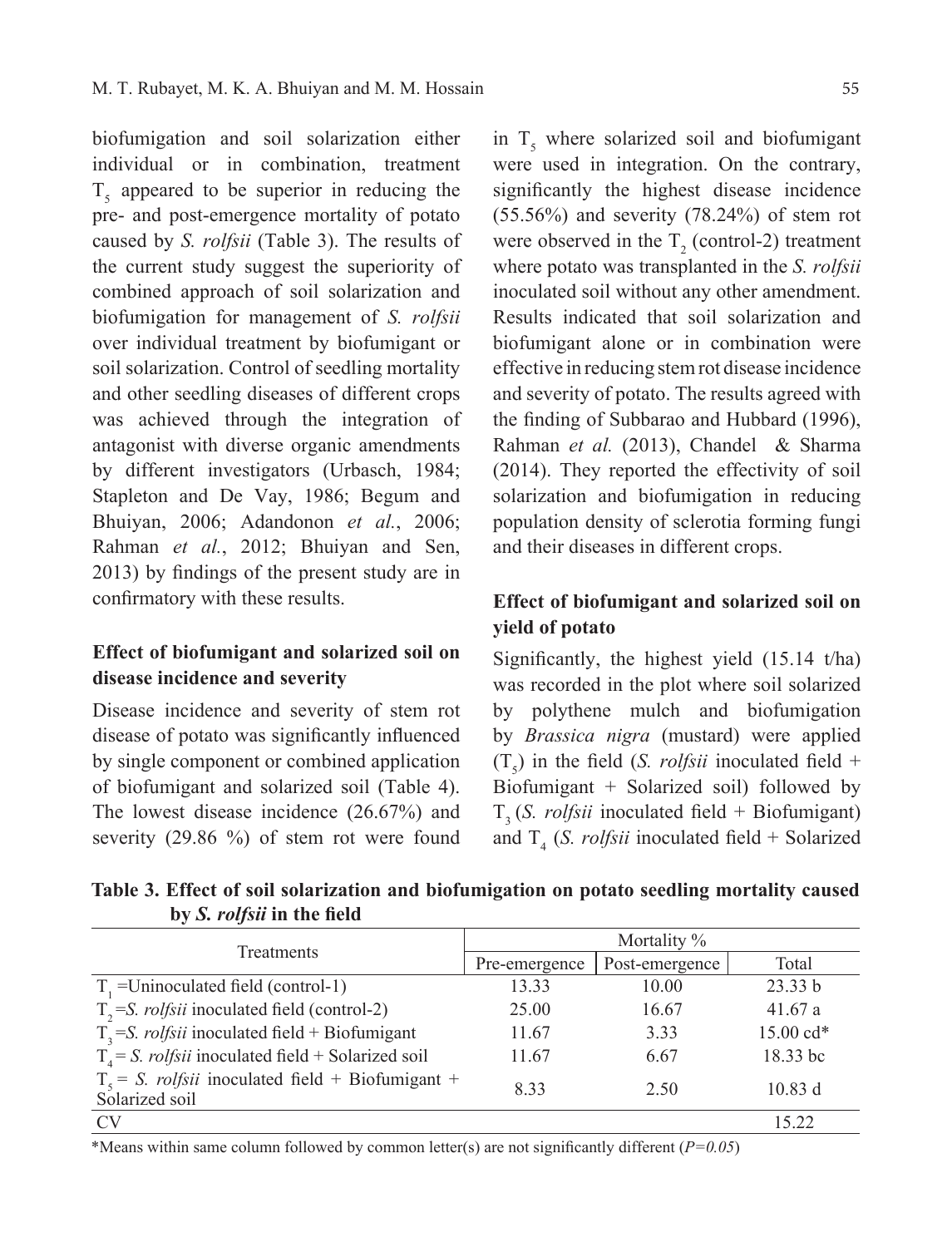| Treatments                                                                    | Disease<br>incidence %        | $%$ Increased $(+)$<br>or decreased over<br>control-1 | Disease severity<br>(PDI) |
|-------------------------------------------------------------------------------|-------------------------------|-------------------------------------------------------|---------------------------|
| $T1$ =Uninoculated field (control-1)                                          | 48.89 ab*<br>(6.99)           | 0.00                                                  | 66.80 b<br>(8.17)         |
| $T_{2}$ =S. <i>rolfsii</i> inoculated field (control-2)                       | 55.56 a<br>(7.45)             | $+13.64$                                              | 78.24 a<br>(8.85)         |
| $T_3$ =S. <i>rolfsii</i> inoculated field + Biofumigant                       | 35.56 bc<br>(5.96)            | 27.27                                                 | 43.33 d<br>(6.58)         |
| $T4 = S.$ <i>rolfsii</i> inoculated field + Solarized soil                    | 40.00 <sub>bc</sub><br>(6.33) | 18.18                                                 | 54.80c<br>(7.40)          |
| $T_s = S$ . <i>rolfsii</i> inoculated field + Biofumigant +<br>Solarized soil | 26.67c<br>(5.16)              | 45.45                                                 | 29.86 e<br>(5.46)         |
| <b>CV</b>                                                                     | 17.67                         |                                                       | 9.69                      |

**Table 4. Effect of the soil solarization and biofumigation on incidence and severity of stem rot disease of potato in the field**

\*Means within same column followed by common letter(s) are not significantly different (*P=0.05*) Figures within the parentheses are squire root transformed  $(X+0.5)$  values.

soil), respectively (Table 5). On the contrary, significantly the lowest yield (3.78 t/ha) was recorded in the treatment  $T_2$  (control-2) where tuber pieces were planted in *S. rolfsii*  inoculated field without any other amendment. In treatment  $T_1$ , potato tuber yield was recorded as 6.83 t/ha, where inoculation of *S. rolfsii* or other amendment of soil were not performed. The maximum (121.67%) yield was observed in treatment  $T_5$  over control-1followed by  $T_3$ and  $T<sub>4</sub>$ , respectively. But yield decreased by 44.66% in treatment  $T_2$  over control-1. The treatment  $T$ , plot was inoculated with the test pathogen as a result disease infestation rate was very high. The natural biofumigant contains various kinds of biocidal compounds (mainly isothiocyanates) which are supported to control soil borne diseases. Isothiocyanates can be released from glucosinolates compound in mustard seed meal, when it was degraded into the soil (Shaban *et al*., 2011). In addition, soil solarization technique can increase soil temperature to such level that may kill many disease causing pathogens, such as nematodes,

fungi, bacteria, and weed seeds and seedlings. It also speeds up the breakdown of the organic materials in the soil and increases the amount of soluble nutrients, such as nitrate, ammonium, calcium, magnesium, and potassium in the soil. It improved plant growth and increased the yield over control (non-solarized soil) by 25-432% in broad beans, onions, tomatoes and clover in various type of soils (Abdel-Rahim *et al.*, 1998). Several volatile bio-toxic compounds are released when organic matter is heated and they may augment the biocidal activity of the soil. It has been observed that plants grow faster when grown in solarized soil in comparison to non-solarized soils (Kapoor, 2013). Combining solarization with biofumigation and compost amendments the re-introduction of biocontrol agents such as *Trichoderma* spp. and *Bacillus* spp. may be more effective than either treatment alone *in* controlling soil borne disease. Populations of these two microbial antagonists increase relative to other microorganisms in solarized soil (Stapleton and DeVay, 1986). On the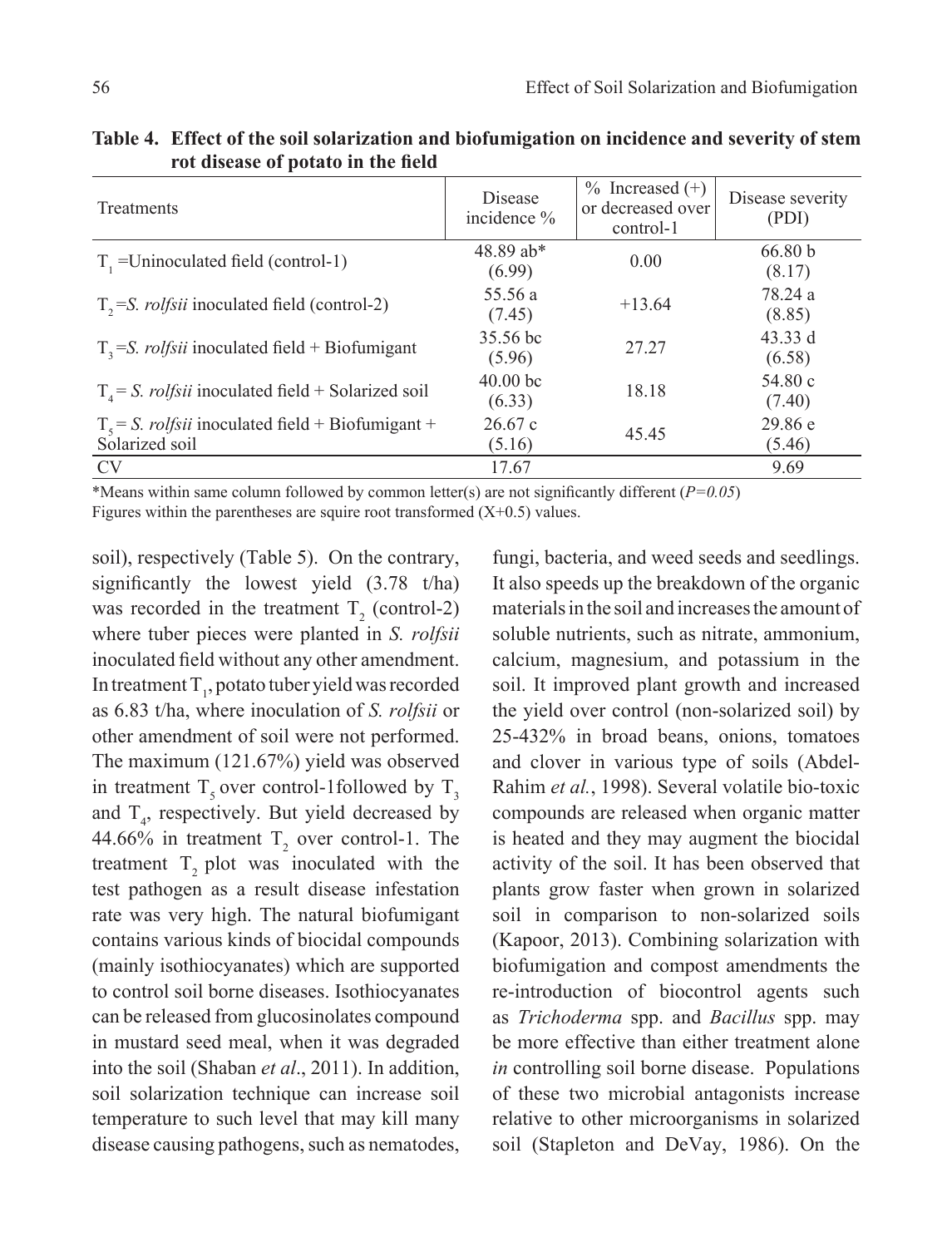|                                                                               | $\bullet$          |                                                      |
|-------------------------------------------------------------------------------|--------------------|------------------------------------------------------|
| Treatments                                                                    | Yield t/ha         | % yield increased or decreased (-)<br>over control-1 |
| $T1$ =Uninoculated field (control-1)                                          | 6.83d              | 0.00                                                 |
| $T_{2}$ =S. <i>rolfsii</i> inoculated field (control-2)                       | 3.78e              | $-44.66$                                             |
| $T_3$ =S. <i>rolfsii</i> inoculated field + Biofumigant                       | 12.50 <sub>b</sub> | 83.02                                                |
| $T4 = S.$ <i>rolfsii</i> inoculated field + Solarized soil                    | 10.94c             | 60.18                                                |
| $T_s = S$ . <i>rolfsii</i> inoculated field + Biofumigant +<br>Solarized soil | 15.14a             | 121.67                                               |
| <b>CV</b>                                                                     | 6.29               |                                                      |

**Table 5. Effect of the soil solarization and biofumigation on yield of potato in the field**

contrary, *T. harzianum* produces a large number of chemicals to solubilize rock phosphate, Zn,  $Mn^{4+}$ , Fe<sup>3+</sup>, and Cu<sup>2+</sup> and increase iron availability and enhance iron uptake which might be contributed in increasing yield of potato (Altomare *et al.*, 1999). The solubilization and chelating abilities of *T. harzianum* may also be influenced in increasing yield of potato (Harman, 2000). The findings of the present investigation are in agreement with the findings of other researchers (Chellemi *et al.*, 1994; Kirkegaard and Sarwar, 1998; Charron *et al.*, 1999; Harvey *et al.*, 2002; Bhuiyan and Sen, 2013).

#### **Conclusion**

*Brassica nigra* (mustard) leaf extract was appeared to be highly effective in inhibiting the growth and sclerotia formation of *S. rolfsii* in *in vitro* trial. Combined use of soil solarization and biofumigation provided the best control measure for pre- and post-emergence seedling mortality and stem rot disease of potato caused by *S. rolfsii*. Treatment not only suppresses with the growth and development of the pathogen but also helps to increase the growth and yield of potato.

#### **Acknowledgements**

The authors express their gratefulness to the Research Management Committee of Bangabandhu Sheikh Mujibur Rahman Agricultural University, Bangladesh for providing financial support to complete the research timely.

## **References**

- Abdel-Rahim, M. F., M. M. Satour, K. Y. Mickail, S. A. El-Eraki, A. Grinstein, Y. Chen and J. Katan. 1988. Effectiveness of soil solarization in furrow-irrigated Egyptian soils. *Plant Dis*. 72: 143-146.
- Adandonon, A., T. A. S. Aveling, N. Labuschagne and M. Tamo. 2006. Bio control agents in combination with *Moringa oleifera* extract for integrated control of *Sclerotium*-caused cowpea damping-off and stem rot. *European J. Plant Pathol*. 4: 409-418.
- Altomare, C., W. A. Norvell, T. Bjorkman and G. C. Harman. 1999. Solubilization of phosphates and micronutrients by the plant- growth promoting and biocontrol fungus *Trichoderma harzianum* Rifai 1295-22. *Appl. Environ. Microbiol*. 65: 2926-2933.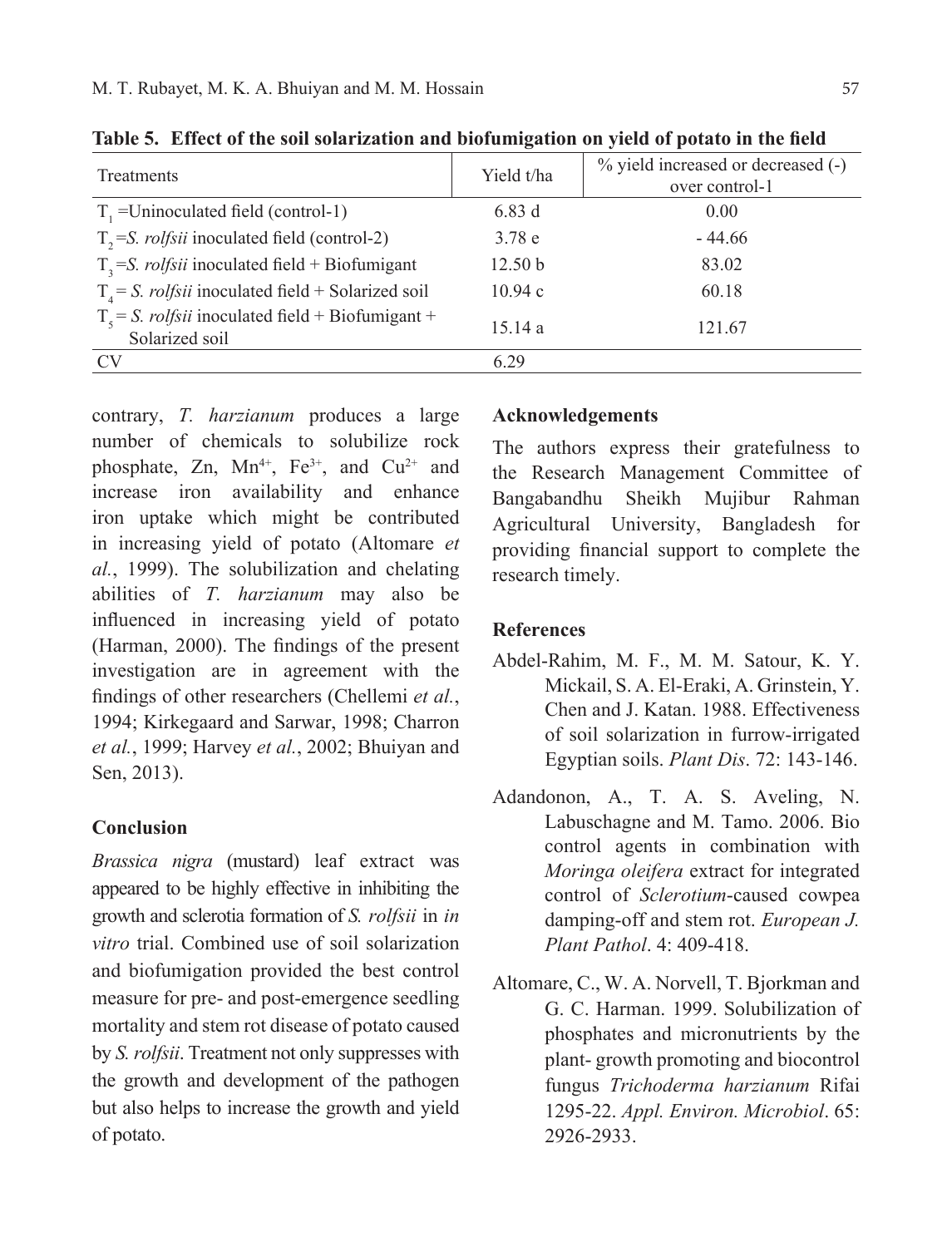- Aycock, R. 1966. Stem rot and other diseases caused by *Sclerotium rolfsii*. A North Carolina State University Agricultural Experiment Station. Technical Bulletin. 174: 202 P.
- Barnett, H. L. and B. B. Hunter. 1972. Illustrated Genera of Imperfect Fungi. 3rd ed. Burgess Publishing Co. Minneapolis. 241 P.
- BBS, 2015. Statistical Year Book of Bangladesh, Bangladesh Statistics Division, Ministry of Planning, Govt. of the People's Republic of Bangladesh.
- Begum, F. and M. K. A. Bhuiyan. 2006. Integrated control of seedling mortality of lentil caused by *Sclerotium rolfsii*. *Bangladesh J. Plant Pathol*. 23: 13-24.
- Bhuiyan, K. A. and B. C. Sen. 2013. Integrated management of *Southern Blight* disease of Carrot caused by *Sclerotium rolfsii. Acta Phytopathol. Sinica.* 43: 515 P.
- Chandel, S. and S. Sharma. 2014. Botanicals, biofumigants and antagonists application in managing stem rot disease caused by *Rhizoctonia solani* Kuhn in carnation. *J. Bio. Pest.* 7: 3-10.
- Charron, C. S. and C. E. Sams. 1999. Inhibition of *Pythium ultimum* and *Rhizoctonia solani* by shredded leaves of *Brassica* species. *J. Am. Soc. Hortic. Sci.* 124: 462-467.
- Chellemi, D. O., S. M. Olson and D. J. Mitchell. 1994. Effects of soil solarization and fumigation on survival of soil-borne pathogens of tomato in northern Florida. *Plant Dis*. 78: 1167-1172.
- Chowdhury, M. A. H. and M. S. Hassan. 2013. Hand Book of Agricultural Technology. *Bangladesh Agricultural Research Council*, Farmgate, Dhaka. 230 P.
- Elmore, C. L., J. J. Stapelton, C. E. Bell and J. E. Devay. 1997. Soil Solarization - A Non pesticidal Method for Controlling Diseases, Nematodes, and Weeds. University of California, Vegetable Research and Information Center, USA.
- Gomez, K. A. and A. A. Gomez. 1984. Statistical Procedures for Agricultural Research. 2nd ed. John, Wiley and Sons, New York, USA.
- Haque, S. and A. A. Khan. 1977. A study of the differences in susceptibility of some potato varieties to *Sclerotium* wilt. *J. Bang. Agril. Sci*. 1: 89-92.
- Harman, G. E. 2000. Myths and dogmas of bio-control: Changes in perceptions derived from research on *Trichoderma harzianum* T-22. *Plant Dis*. 84: 377-393.
- Harvey, S. G., H. N. Hannahan and C. E. Sams. 2002. Indian mustard and alkyl isothiocyanate inhibit *Sclerotium rolfsii*. *J. Amer. Soc. Hortic. Sci.* 127 P.
- Hossain, M., T. K. Dey, S. Akther, M. K. R. Bhuiyn, M. A. Hoque, B. C. Kundu, M. A. Hossain and S. N. Begum. 2008. Activities and achievements of Tuber Crops Research Centre at a Glance. Bulletin published by the Tuber Crops Research Centre, BARI, Gazipur, 23 P.
- Kapoor, R. T. 2013. Soil Solarization: Ecofriendly Technology for Farmers in Agriculture for Pest Management. 2nd International Conference on Advances in Biological and Pharmaceutical Sciences (ICABPS'2013) Sept 17-18, 2013 Hong Kong.
- Katan, J. 1981. Solar heating (solarization) control of soil borne pests. *Ann. Rev. Phytopathol*. 19: 211-36.